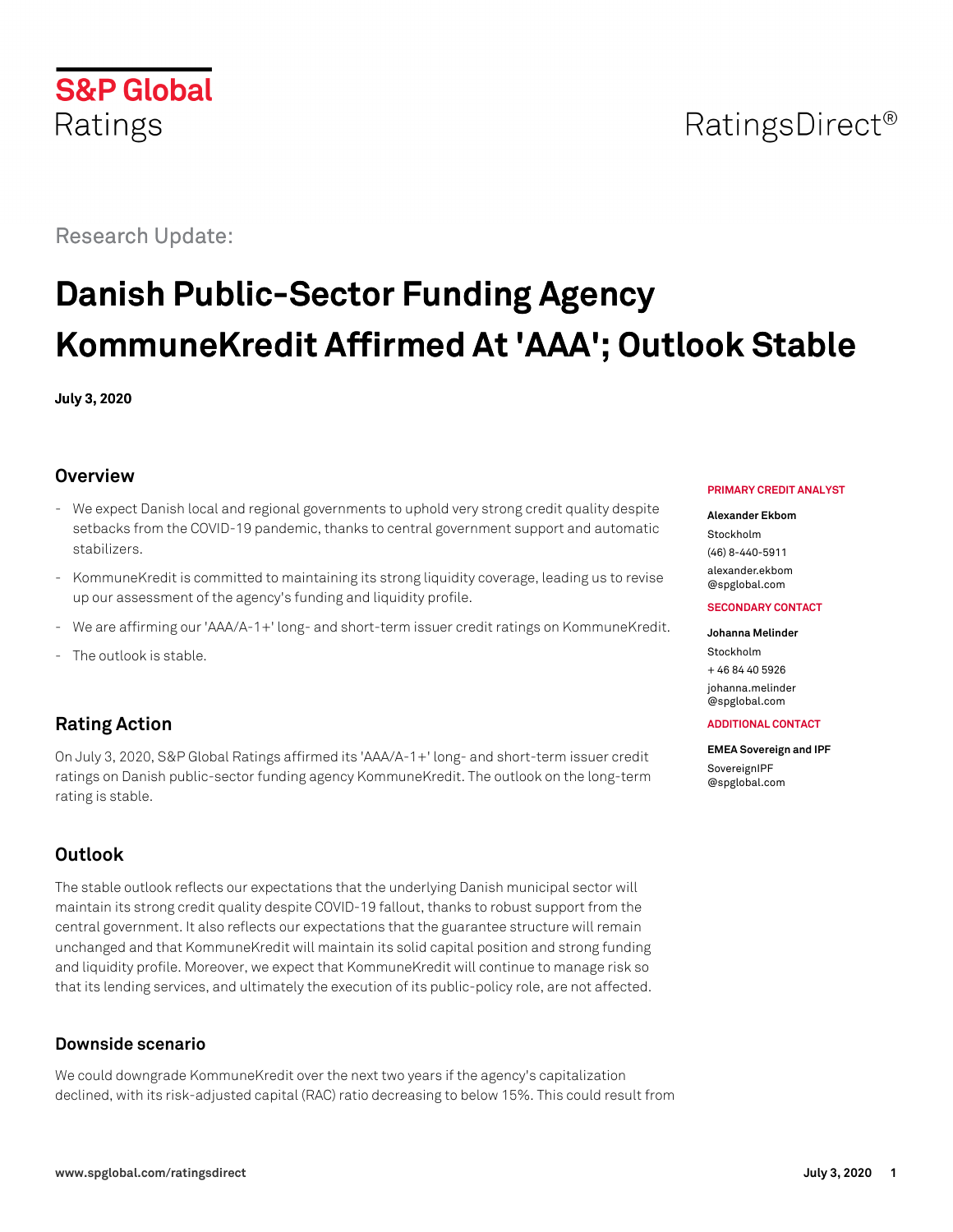#### **Research Update: Danish Public-Sector Funding Agency KommuneKredit Affirmed At 'AAA'; Outlook Stable**

higher lending book expansion or increased concentration on the top borrowers. We could also lower the ratings if we observed a diminishing likelihood of receiving extraordinary support from its members, Danish local and regional governments (LRGs) or a structural deterioration of the creditworthiness of the underlying sector.

### **Rationale**

The ratings reflect KommuneKredit's very strong market position, its important public-policy mandate, and highly creditworthy borrowers and members. Sustained high capitalization, solid funding, strong liquidity, and our expectation that KommuneKredit will benefit from extraordinary support from its highly creditworthy LRG shareholders also support the ratings.

### **Enterprise risk profile: A very strong market position as a key lender to the low-risk municipal sector and an important public-policy mandate**

- A very competitive loan offer underpins the agency's strong public-policy role and impressive market position.
- Denmark's wealthy, resilient economy and well-developed financial sector, and the LRG sector's strong ties to the 'AAA' rated sovereign are credit strengths.
- Danish LRGs have shown resilient financial performance despite subdued economic activity due to the COVID-19 pandemic.

KommuneKredit's public-sector mandate is to provide funding solely to its members, the Danish LRGs. The agency provides funding directly to its member municipalities and regions, or to companies with a municipal guarantee. As a result, KommuneKredit's loan book contains only Danish LRG risk and it holds a very strong market position, with a market share of close to 100% of total lending to the LRG sector.

The agency has a pronounced public-policy mandate based on its ownership, support structure, niche lending, and nonprofit mission. As such, KommuneKredit plays a very important role in supplying financing to the Danish LRG sector by ensuring stable and advantageous funding in national and international capital markets. KommuneKredit's public-policy relevance is further accentuated by its long-term engagement in the LRG sector. A distinguishing feature of the Danish LRG sector is its target of long-term borrowing. About 40% of KommuneKredit's loans mature after five years, which shows the agency's long-term commitment to the sector. Although the agency has call options on its loans that could potentially provide additional flexibility, we do not expect it will exercise them, due to its public-policy role and very close ties to the LRG sector.

We view KommuneKredit's overall financial management and governance as strong but not as robust as its Nordic peers', particularly when focusing on the internal credit assessment of its members. In contrast to Kommunalbanken, Municipality Finance, and Kommuninvest, KommuneKredit does not perform its own credit analysis of individual borrowers. Instead, the Danish Ministry for Economic Affairs and the Interior performs monitoring of the LRG sector that KommuneKredit then incorporates.

The Danish LRG sector exhibits key structural features that support its high credit standing and our view of a strong Public Sector Industry Risk and Country Risk Assessment. The economy is wealthy, the financial system is advanced, the LRG sector benefits from low leverage and a strong institutional framework, and there are close links between the LRG sector and the 'AAA' rated sovereign. We expect the central government to compensate Danish LRGs for lost revenue and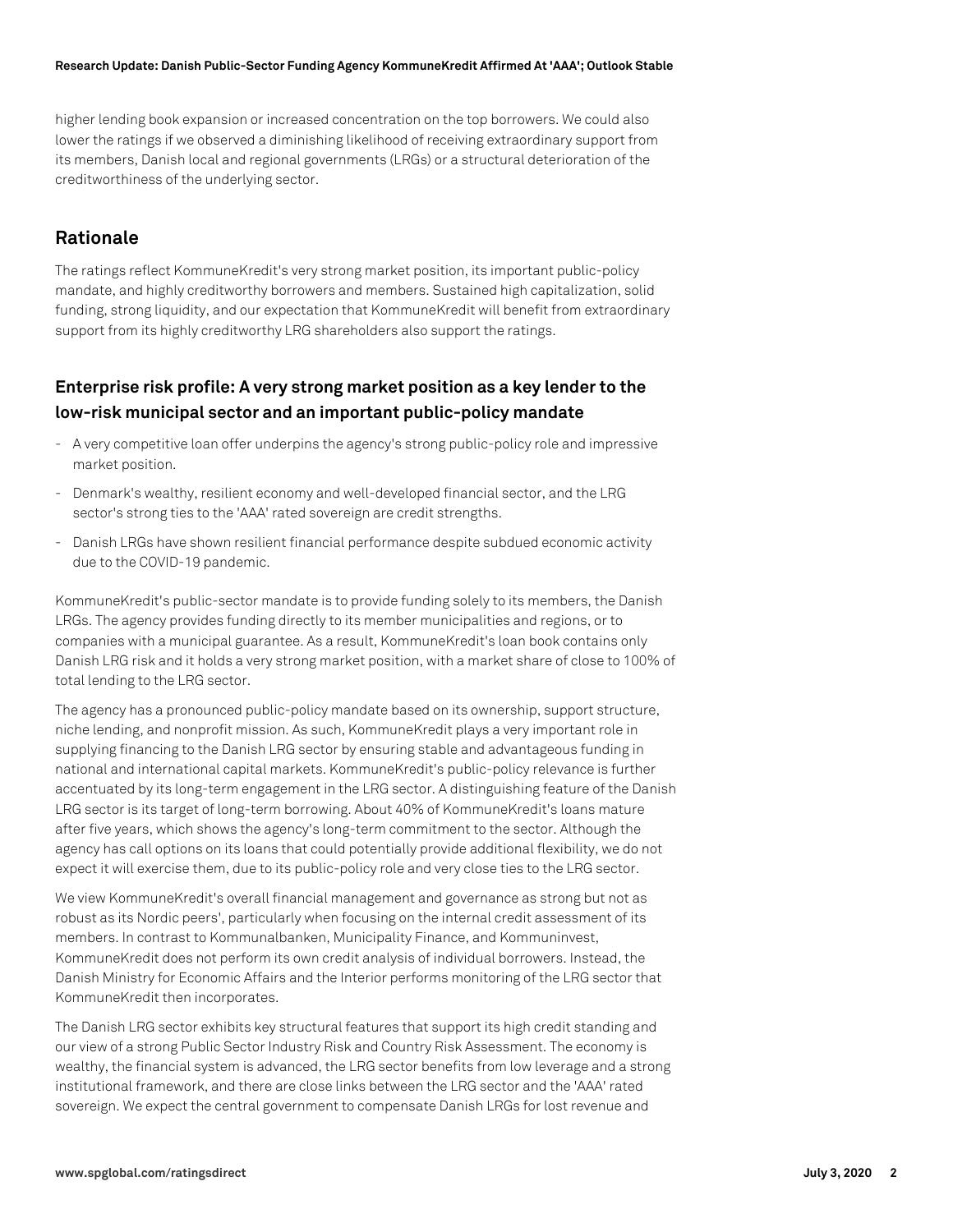increased costs linked to the COVID-19 pandemic so that they will uphold its sound financial positions.

### **Financial risk profile: Very strong capitalization and recently strengthened liquidity coverage provide important financial buffers**

- KommuneKredit's very strong capital ratios result from institutionalized low lending growth.
- We believe the agency's liquidity position has improved and that it can consistently maintain scheduled loan disbursements to members without access to external funding in a stressed scenario.
- Broad access to diversified funding and the track record of a positive funding gap support a positive funding profile.

At a very strong 54.5% as of Dec. 31, 2019 (versus 41% at March 31, 2019), our RAC ratio for KommuneKredit, before adjustments, is one of the highest on our capital adequacy scale. After applying adjustments specific to public-sector funding agencies, to account for single-name concentration on Danish municipalities, the RAC ratio reduces to 19.2% (versus 17.2% at March 31, 2019), but continues to exceed the 15% threshold for the current capital assessment. The increase in the RAC ratio is spurred by more efficient allocation of its liquid portfolio and moderate internal capital generation, which offset some lending growth and a moderate increase in exposure concentration. We expect KommuneKredit to maintain its capitalization levels in the coming years. In our view, due to its significant market share and the lending strategy's dependence on general borrowing trends in the Danish LRG sector, the agency is exposed to possible higher lending concentration. However, we think that it has a buffer to absorb some increases in lending concentration.

KommuneKredit's funding strategy focuses on benchmark issuance in strategic markets, including green bonds. All markets are open to KommuneKredit because of its excellent name recognition and deep investor base. Since early 2018, KommuneKredit issues primarily standard funding instrument in contrast to the practice earlier when structured notes where common. We expect this to continue. Moreover, the agency's funding ratios have continued to improve and stood at 1.4x as of March 31, 2020, and we expect funding sources to adequately cover maturing debt in a given time period going forward. As a result, we now consider the agency's funding profile positive.

In our view, the agency has also improved its liquidity coverage and we now consider it to have a strong liquidity position. We calculate KommuneKredit's liquidity ratio to be 1.4x as of March 31, 2020, and we observe that it has been consistently above 1x for more than 15 months. This ratio indicates that KommuneKredit can meet its financial obligations over a one-year period. We factor into our calculations stressed market conditions, under which we assume the agency would not have access to the capital markets. In our view, KommuneKredit has also over the past couple of years adapted to the change to bilateral credit support annexes (CSAs), which supports its liquidity assessment.

By law, KommuneKredit can pre-finance up to 25% of lending, with the metric standing at 19% at Dec. 31, 2019. The agency's liquidity portfolio is invested in liquid fixed-income securities issued by governments, states, regional governments, multilateral development banks, and financial institutions rated 'AA-' or higher.

We do not forecast risks not captured in our RAC calculations and funding and liquidity metrics, since KommuneKredit hedges risk through derivatives, although this does create material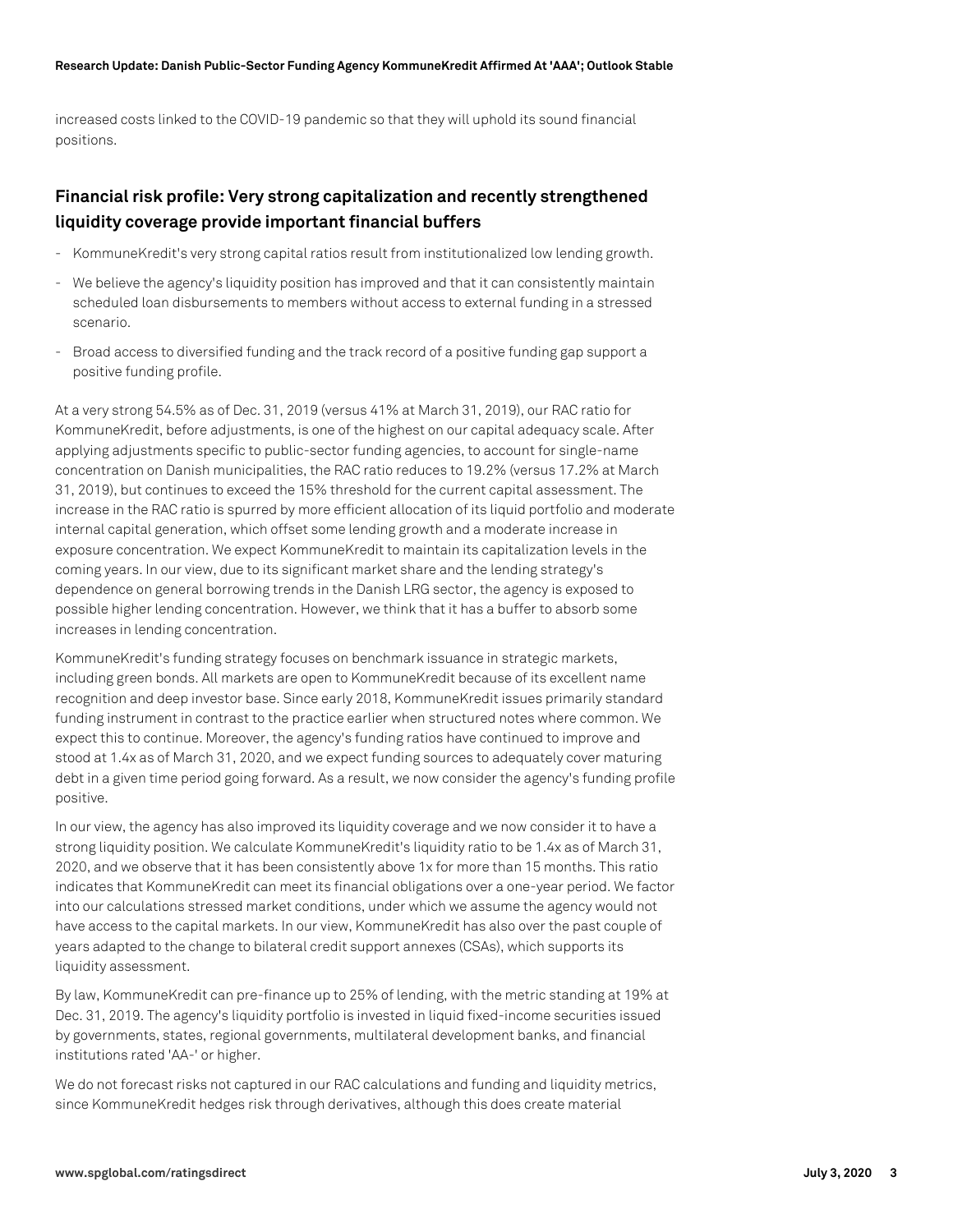counterparty exposure to financial institutions. Importantly, the agency follows prudent counterparty limitations and risk-reducing contracts--such as International Swaps and Derivatives Association master agreements and CSAs--to handle these exposures.

We observe that securities issued by KommuneKredit are eligible as collateral in the Danish central bank's monetary policy operations, and its foreign currency issues are eligible as collateral at the European Central Bank. However, KommuneKredit's lending book is not eligible as collateral; therefore, the eligibility of its securities does not enhance its liquidity position, in our view.

### **Extremely high likelihood of extraordinary support via a joint and several guarantee from its highly creditworthy member**

- KommuneKredit's highly creditworthy members are liable for its obligations under a joint and several liability scheme, and we expect that the largest members will support the agency if needed.
- We assess the likelihood of KommuneKredit receiving extraordinary government support to be extremely high, owing to what we view as the agency's integral link to, and very important role for, its municipal government members.
- Additional uplift for what we regard as support mutualization from other members with strong investment-grade credit profiles leads to the rating of 'AAA'.

KommuneKredit's members are responsible for its obligations through a joint and several liability mechanism. This translates into an explicit, statutory liability of all municipalities and regions, and ultimately of the central government. We assess the guarantee structure as predictable and immediately enforceable by law, under which members have to inject capital if the capital ratio falls below 1%. We understand that any investor, without a court order, can call upon any guaranteeing member to pay a claim on KommuneKredit. This gives the largest LRG members, whose creditworthiness we assess as slightly below the sovereign's, an extremely strong incentive to provide support to KommuneKredit before the guarantees are called. The legal enforceability of the guarantee underpins our assessment of an integral link between KommuneKredit and its members. At the same time, we consider that KommuneKredit has a very important role in providing cost-efficient funding to its members. We therefore believe there is an extremely high likelihood that members would support KommuneKredit should it experience financial distress, before any guarantees are called.

Moreover, we believe that KommuneKredit's other LRG members would also be liable and able to support it in a stress scenario. This underlines our view of sector support, in addition to extraordinary support from the largest owners. All together, we add three notches of uplift to the 'aa-' stand-alone credit profile, leading to the issuer credit rating of 'AAA'.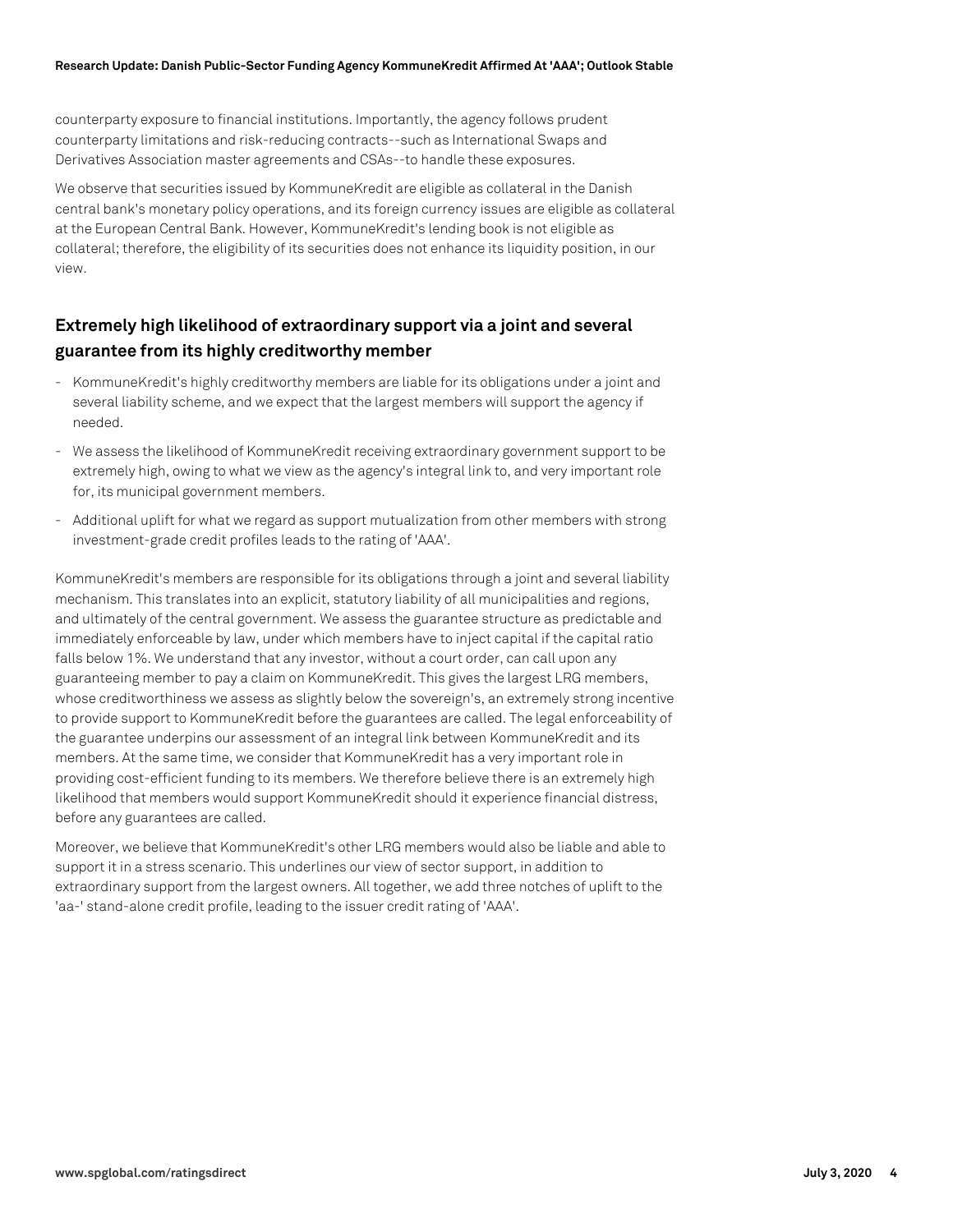### **Key Statistics**

#### Table 1

#### **KommuneKredit Selected Indicators**

|                                                       | --Year ended Dec. 31-- |                |          |          |          |
|-------------------------------------------------------|------------------------|----------------|----------|----------|----------|
| (Mil. DKK)                                            | 2019                   | 2018           | 2017     | 2016     | 2015     |
| <b>Business position</b>                              |                        |                |          |          |          |
| Total adjusted assets                                 | 236,935                | 226,609        | 222,564  | 223,938  | 213,199  |
| Customer loans (gross)                                | 184,967                | 177,454        | 173,580  | 168,589  | 157,693  |
| Growth in loans (%)                                   | 4                      | $\overline{2}$ | 3        | 7        | 4        |
| Net interest revenues                                 | 495                    | 441            | 634      | 656      | 674      |
| Noninterest expenses                                  | 126                    | 127            | 123      | 106      | 96       |
| Capital and risk position                             |                        |                |          |          |          |
| <b>Total liabilities</b>                              | 228,756                | 218,873        | 215,231  | 217,094  | 206,852  |
| Total adjusted capital                                | 8,179                  | 7,736          | 7,333    | 6,844    | 6,347    |
| Assets/capital                                        | 29                     | 29             | 30       | 33       | 34       |
| RAC ratio before diversification (%)*                 | 54.5                   | 41             | 34.7     | N.A.     | N.A.     |
| RAC ratio after diversification (%)*                  | 19.2                   | 17.2           | 15.1     | N.A.     | N.A.     |
| Gross nonperforming assets/gross loans                | 0                      | $\Omega$       | $\Omega$ | $\Omega$ | $\Omega$ |
| Funding and liquidity §                               |                        |                |          |          |          |
| Liquidity ratio with loan disbursement (1 year)       | 1.4                    | 1.3            | 0.6      | N.A.     | N.A.     |
| Liquidity ratio without loan disbursement (1<br>year) | 1.5                    | 1.4            | 0.96     | N.A.     | N.A.     |
| Funding ratio (1 year)                                | 1.4                    | 1.1            | 0.67     | N.A.     | N.A.     |

\*RAC ratios for 2017 are as of end-April 2018, for 2018 are as of end-March 2019 and 2019 as of end-December 2019. §Funding and liquidity ratios for 2018 are as of end-June 2019 and for 2019 as of end-March 2020. RAC--Risk-adjusted capital. DKK--Danish krone. N.A.--Not available.

### **Ratings Score Snapshot**

Table 2

#### **KommuneKredit Ratings Score Snapshot**

| Issuer Credit Rating               | $AA/Stable/A-1+$ |
|------------------------------------|------------------|
| SACP                               | аа-              |
| Enterprise Risk Profile            | Strong (2)       |
| <b>PICRA</b>                       | Strong (2)       |
| <b>Business Position</b>           | Very strong (1)  |
| Management & Governance Strong (2) |                  |
| Financial Risk Profile             | Strong(2)        |
| Capital Adequacy                   | Very Strong (1)  |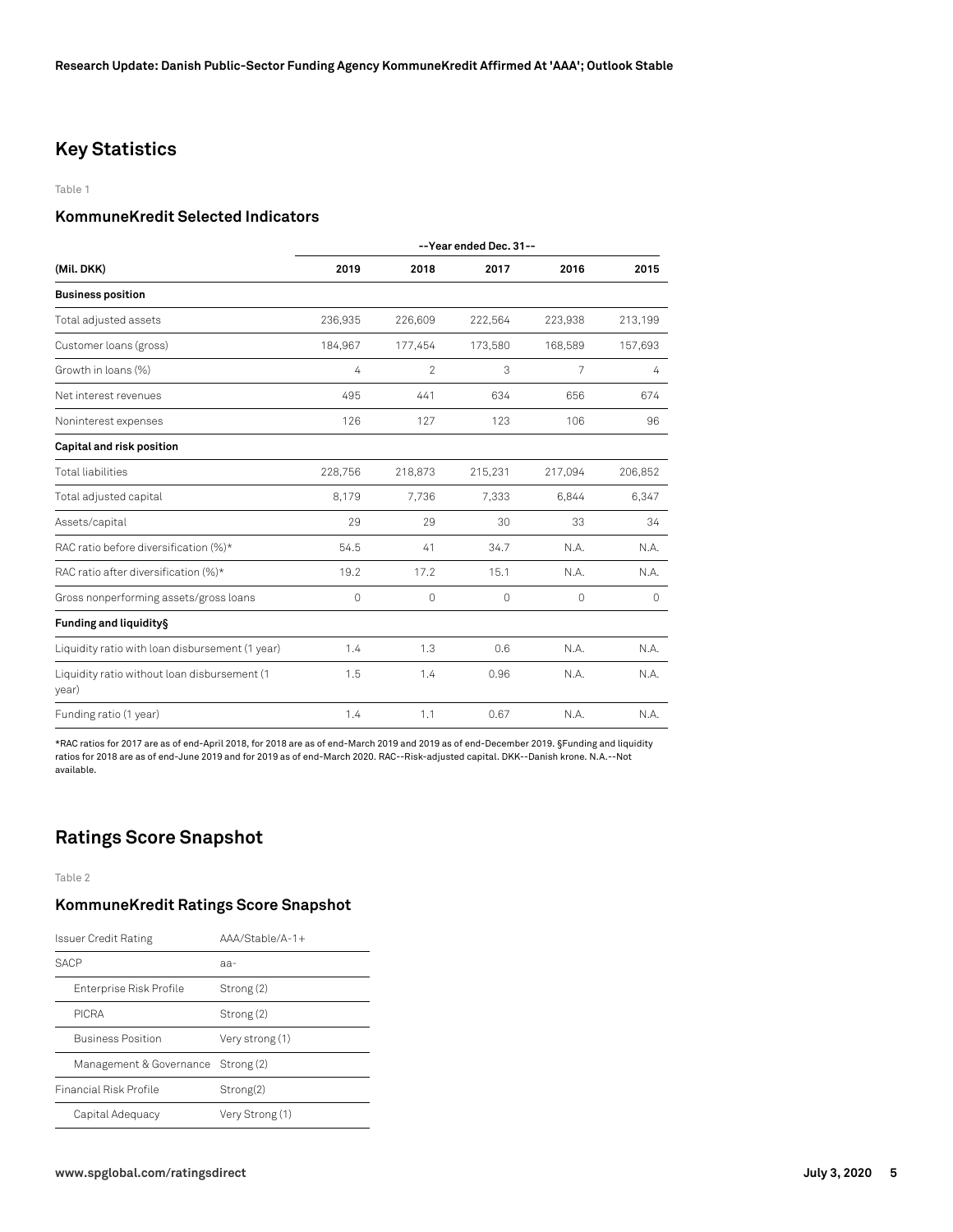#### Table 2

### **KommuneKredit Ratings Score Snapshot (cont.)**

| Funding and               | Positive and |
|---------------------------|--------------|
| Liquidity                 | Strong (2)   |
| Support                   | 2            |
| <b>GRE Support</b>        | 2            |
| Group Support             | Ω            |
| <b>Additional Factors</b> |              |

PICRA--Public-Sector Industry Risk And Country Risk Assessment.

### **Related Criteria**

- Criteria | Governments | International Public Finance: Public-Sector Funding Agencies: Methodology And Assumptions, May 22, 2018
- Criteria | Financial Institutions | General: Risk-Adjusted Capital Framework Methodology, July 20, 2017
- General Criteria: Methodology For Linking Long-Term And Short-Term Ratings, April 7, 2017
- General Criteria: Rating Government-Related Entities: Methodology And Assumptions, March 25, 2015
- General Criteria: Use Of CreditWatch And Outlooks, Sept. 14, 2009

### **Related Research**

- Danish Public-Sector Funding Agency KommuneKredit Upgraded To 'AAA' On Strengthening Capitalization; Outlook Stable, July 24, 2019
- Credit FAQ: A Closer Look At The New Public-Sector Funding Agencies Criteria, May 22, 2018

### **Ratings List**

#### **Ratings Affirmed**

#### **KommuneKredit**

Issuer Credit Rating AAA/Stable/A-1+

#### **KommuneKredit**

| Senior Unsecured | AAA    |
|------------------|--------|
| Commercial Paper | $A-1+$ |

Certain terms used in this report, particularly certain adjectives used to express our view on rating relevant factors, have specific meanings ascribed to them in our criteria, and should therefore be read in conjunction with such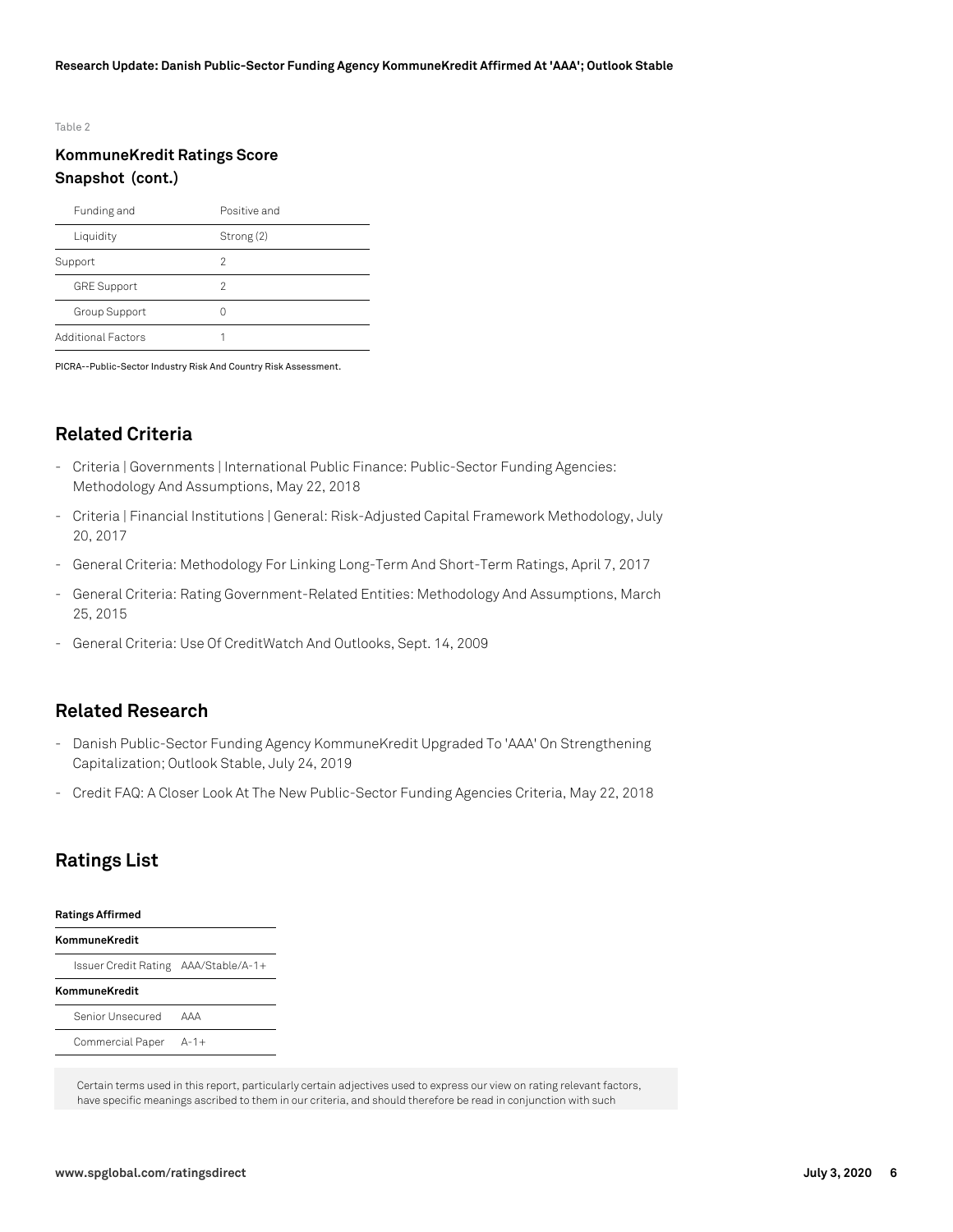#### **Research Update: Danish Public-Sector Funding Agency KommuneKredit Affirmed At 'AAA'; Outlook Stable**

criteria. Please see Ratings Criteria at www.standardandpoors.com for further information. A description of each of S&P Global Ratings' rating categories is contained in "S&P Global Ratings Definitions" at https://www.standardandpoors.com/en\_US/web/guest/article/-/view/sourceId/504352 Complete ratings information is available to subscribers of RatingsDirect at www.capitaliq.com. All ratings affected by this rating action can be found on S&P Global Ratings' public website at www.standardandpoors.com. Use the Ratings search box located in the left column. Alternatively, call one of the following S&P Global Ratings numbers: Client Support Europe (44) 20-7176-7176; London Press Office (44) 20-7176-3605; Paris (33) 1-4420-6708; Frankfurt (49) 69-33-999-225; Stockholm (46) 8-440-5914; or Moscow 7 (495) 783-4009.